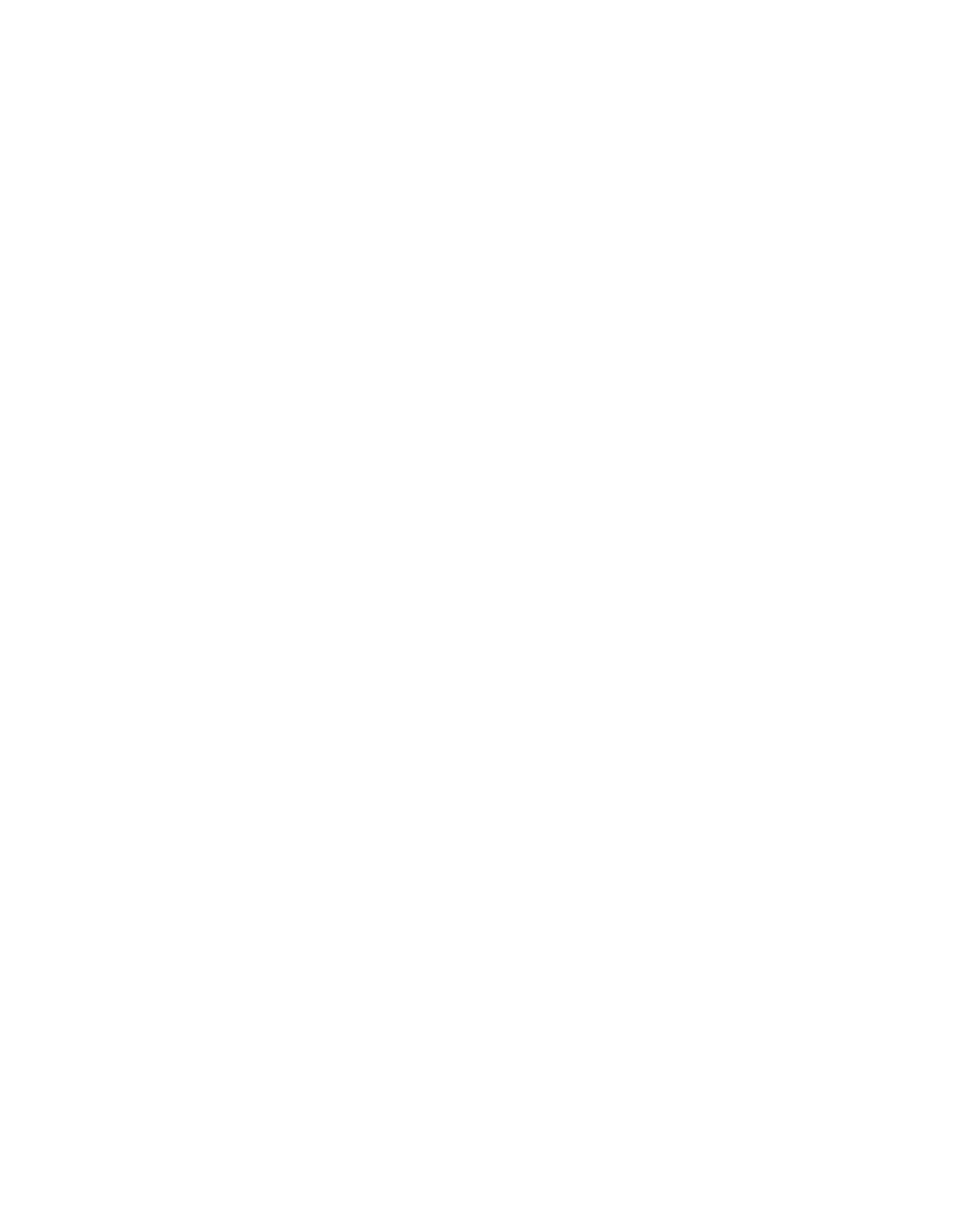

#### **DANGER ELECTRICAL SHOCK CAN KILL**

The line disconnect switch must be in the OFF position before making the power cable connections. In the U.S., use a "lock-out/tag-out" procedure until installation or repair is complete. In other countries, follow appropriate national or local safety procedures. See the *Safety Section* of the system Manual for more safety precautions.

# **Introduction**

## **Purpose**

This field service bulletin explains that the dip switches on the new control board must be set the same way as the control board that is being replaced. If the dip switches on the new control board are not set correctly the system will not function correctly.

## **228337 Kit contents**

| Part number | <b>Description</b>     | Quantity |
|-------------|------------------------|----------|
| 041993      | PCB: HPR control board |          |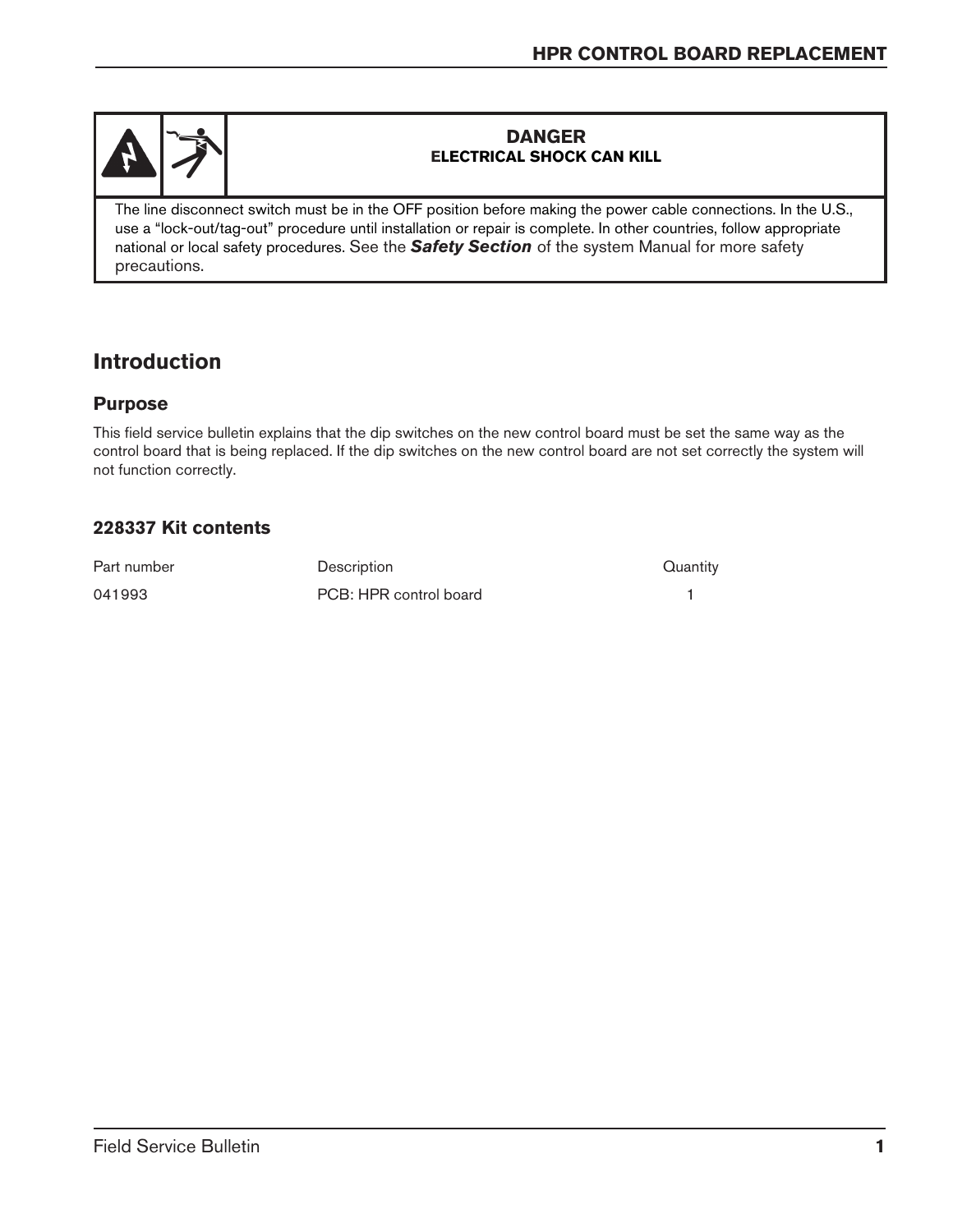## **Power supply control board settings**

**Caution: Do not discard the old control board until the installation is complete. All jumpers and dip switches on the new control board must match the settings on the old control board for the system to work correctly.**

#### **Jumpers**

The jumpers on the new control board must match the jumpers present on the old control board. Configure the jumpers on the new control board to match the jumpers on the old control board in the corresponding locations. See the figure below for jumper locations.

#### **DIP switch location and settings**

The dip switches on the new board must match the dip switches on the old board.

Switch number 1 determines if the board is being used in an HPR130 (OFF position) or an HPR260 (ON position).

Switches 2 and 3 are used when the plasma system has more than one power supply in series (also referred to as multi-drop systems). Switches 4 through 8 must be in the OFF position. See the wiring diagrams in your instruction manual for more information on multi-drop systems).





**HPR130XD and HPR260XD power supply control board**